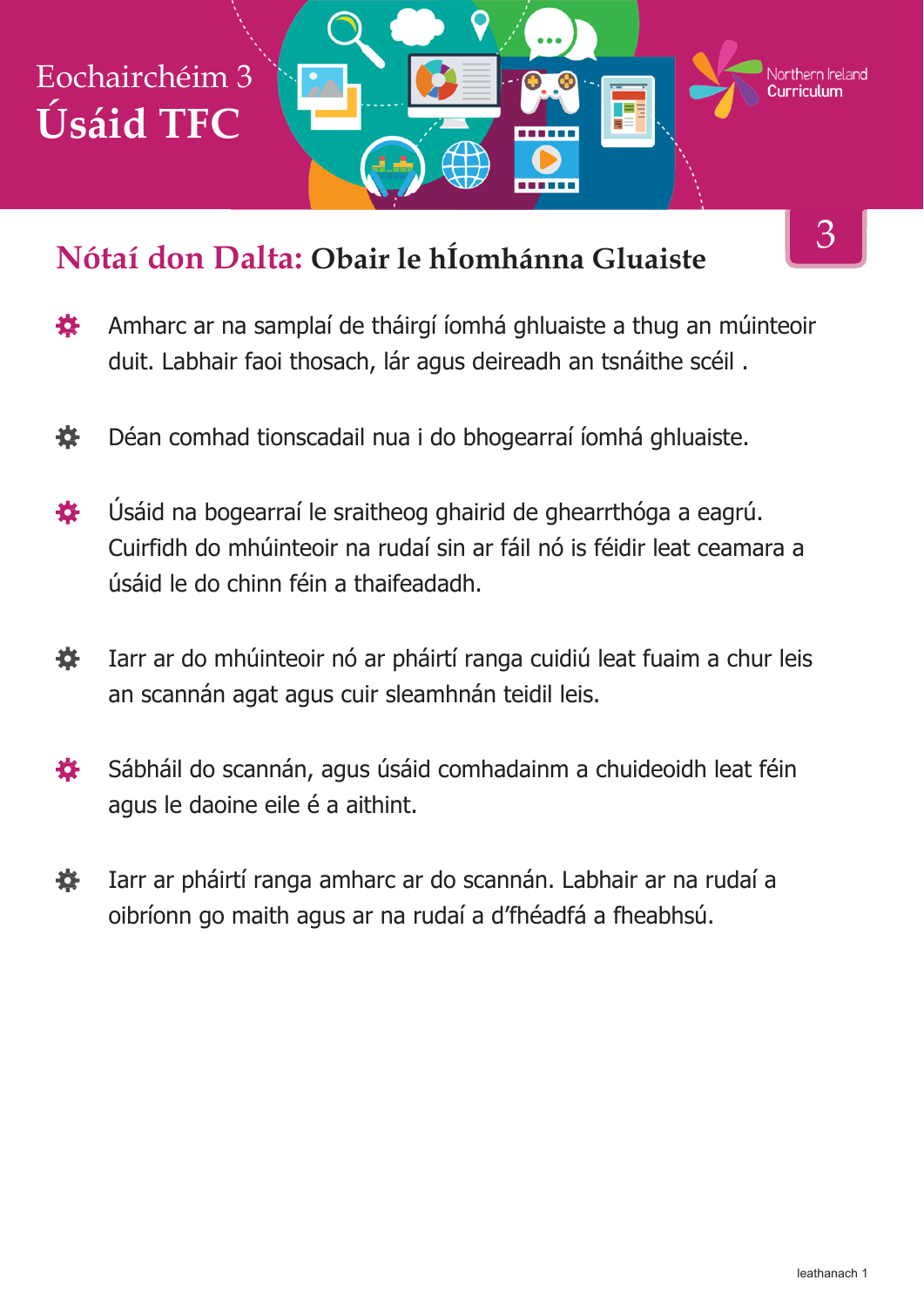

#### **Nótaí don Dalta: Obair le hÍomhánna Gluaiste**

- 寮 Amharc ar na samplaí de tháirgí íomhá ghluaiste a thug an múinteoir duit agus/nó mol samplaí de do chuid féin. Labhair faoi thosach, lár agus deireadh an tsnáithe scéil .
- 烧。 Cruthaigh clár scéil do do scannán, ar a n-áirítear cuid de theanga íomhá ghluaiste. Agus pleanáil á déanamh, cuir an lucht féachana agus an cuspóir atá agat san áireamh.
- 養 Úsáid do bhogearraí íomhá ghluaiste le comhad tionscadail nua a chruthú.
- Úsáid na bogearraí le sraitheog ghairid de ghearrthóga a eagrú. 娄 Cuirfidh do mhúinteoir na rudaí sin ar fáil nó is féidir leat ceamara a úsáid le do chinn féin a thaifeadadh.
- Úsáid uirlisí agus gnéithe do bhogearraí íomhá ghluaiste le fuaim, 娄 trasdulta agus teidil a chur isteach.
- Úsáid comhadainm le do scannán a shábháil, comhadainm a 養 chuideoidh leat féin agus le daoine eile é a aithint.
- Iarr ar pháirtí ranga amharc ar do scannán. Labhair ar na rudaí a 養 oibríonn go maith agus ar na rudaí a d'fhéadfá a fheabhsú.

<sup>4</sup>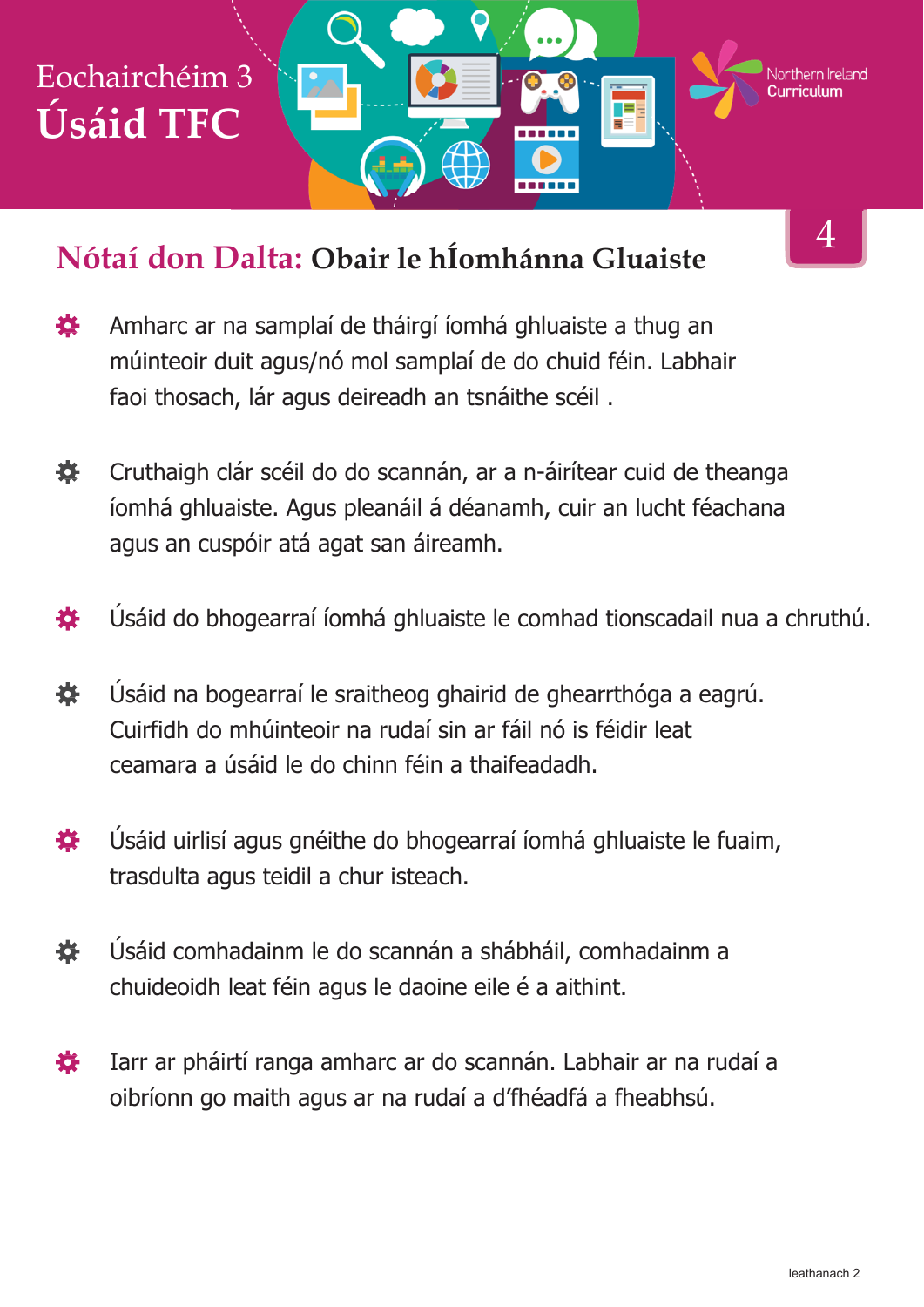# Eochairchéim 3 **Úsáid TFC**

### **Nótaí don Dalta: Obair le hÍomhánna Gluaiste**

- 苍 Faigh samplaí de tháirgí íomhá ghluaiste atá ábhartha don tionscadal agat agus déan athbhreithniú orthu. Sainaithin na príomhthréithe a dhéanann éifeachtach iad. Déan nóta den taighde seo i do dhialann tionscadail.
- Cruthaigh clár scéil do do scannán, agus cuir isteach cur síos ar sheatanna, frapaí príomha 娄 agus tomhais ama réamh-mheasta. Úsáid an teanga a bhaineann le híomhá ghluaiste le tacú le do phleanáil. Cuir script isteach, más cuí.
- 養 Smaoinigh ar an lucht féachana agus ar an chuspóir i rith an ama le linn duit bheith ag pleanáil do scannáin agus ag déanamh eagarthóireachta air.
- 烧 Bunaithe ar do phlean, faigh nó cruthaigh íomhánna ar bith ó cheamthaifeadán nó ó cheamara atá tú ag brath a úsáid. Impórtáil do chuid gearrthóg uilig isteach sna bogearraí eagarthóireacht scannáin agat.
- 養 Faigh nó cruthaigh comhaid fuaime fóirsteanacha don scannán atá beartaithe agat. Iompórtáil na fuaimeanna seo isteach i do thionscadal íomhá ghluaiste.
- 養 I ndiaidh duit na sócmhainní uilig a impórtáil isteach sna bogearraí eagarthóireacht scannán, bain triail as a réimse gnéithe agus uirlisí leis an éifeacht a chruthú atá tú a iarraidh.
- Cuir isteach aon teidil, fotheidil agus teidil chreidiúna mar is gá. 娄
- 養 Déan athbhreithniú ar do scannán le páirtí ranga agus seiceáil go bhfuil gach rud mar a bhí beartaithe agat. Déan athruithe ar bith a chuirfidh feabhas ar an táirge deiridh agat.
- 娄 Úsáid comhadainm ábhartha le do scannán a shábháil agus easpórtáil i bhformáid chuí é a mbeidh daoine eile ábalta breathnú air.
- Déan tagairt do do chuid nótaí taighde i do dhialann tionscadail. Déan nóta de dhá phríomhghné 養 ar a laghad a fhágann go bhfuil do shuíomh gréasáin éifeachtach don lucht féachana agus don chuspóir dá ndearnadh é.
- 各 Smaoinigh ar na gnéithe agus ar na tréithe i do scannán a gcuirfeá feabhas orthu dá mbeifeá á dhéanamh arís. Déan taifead de do chuid smaointe i do dhialann tionscadail.
- Glac gabháil scáileáin de do chomhad, oscail é sna bogearraí a d'úsáid tú lena chruthú (formáid 養 chomhad dúchais). Cuir sin ag deireadh do dhialainne tionscadail.

5

Northern Ireland